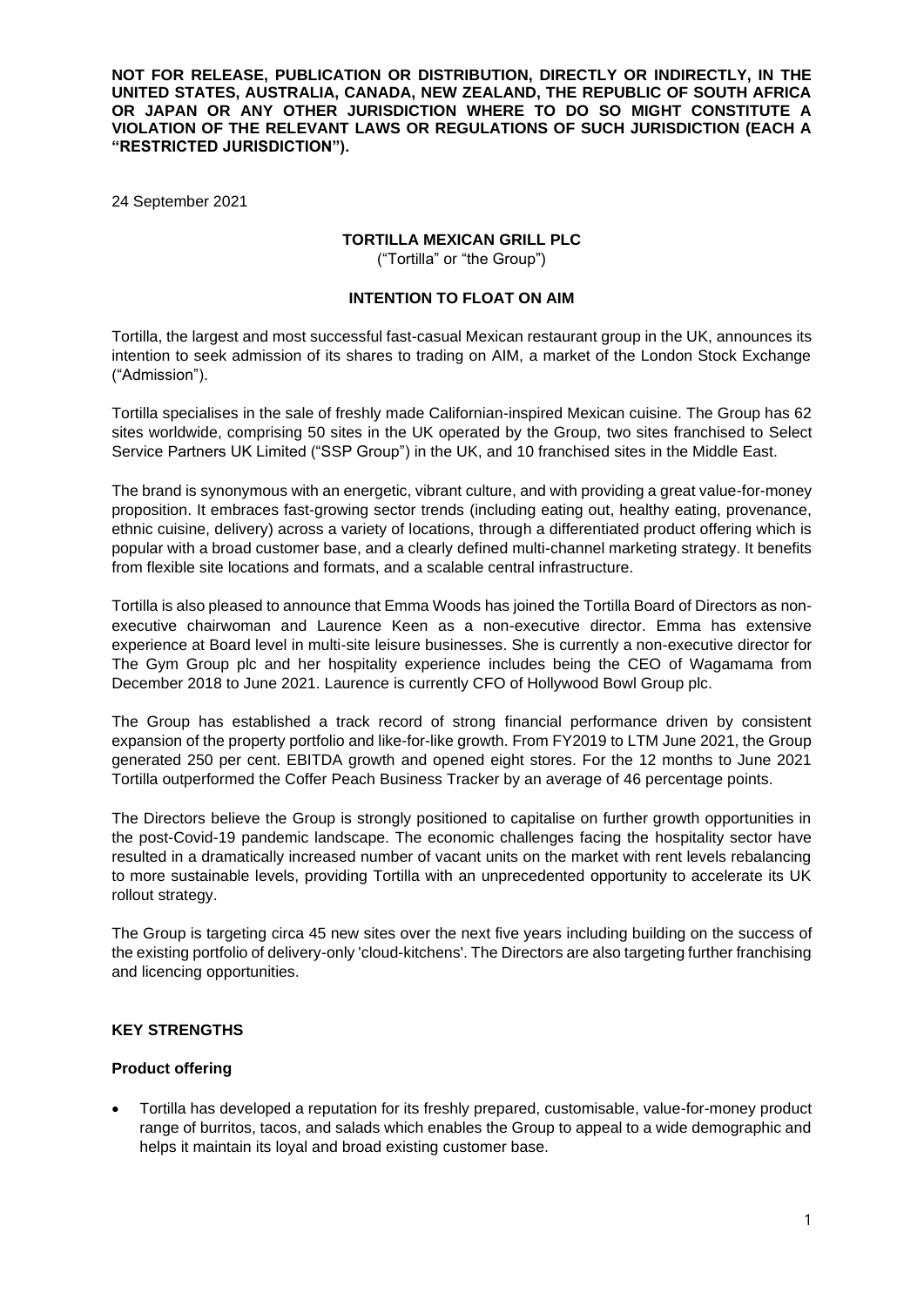### **Embraces fast-growing sector trends**

• The Directors believe that Tortilla powerfully addresses many of the key trends that consumer demand is driving across the fast-casual food segment and wider hospitality industry, including: healthy eating; freshness and high provenance; convenience - including eating out and delivery; customisation; and the continuing growing popularity of ethnic food.

## **Flexible site locations and formats**

- The Group has succeeded with significant geographical spread across the UK, with almost half of the estate and four of the Group's top ten selling stores being located outside of the M25 motorway. In recent months, the Group has opened stores in Chessington World of Adventures, Windsor, Edinburgh, and Exeter.
- The Group's operating model works across a variety of site types, such as high streets, shopping centres, residential areas, cloud-kitchens, transport hubs and theme parks.
- The flexibility of the locations is driven by three key factors: (1) the trading strength of the brand over various sales channels: eat in, takeaway and delivery; (2) the ability of the brand to trade in small units and without extraction; and (3) a value-for-money proposition that resonates with students, office workers, local residents, and office workers.

### **Scalable central infrastructure**

• Tortilla operates a 5,500 square foot Central Production Unit ("CPU") in Tottenham Hale which provides the Group with a robust central kitchen infrastructure, providing it with cost advantages over its direct competitors, giving it flexibility to increase the size of its estate in parallel with its growth strategy, and ensuring product and quality consistency across all of its sites.

#### **Clearly defined-multi-channel marketing strategy**

- The Group's multi-channel marketing strategy includes new-site launch marketing, seasonal product and recipe campaigns, social media marketing, email marketing, brand collaborations, instore proposition messaging and an extensive influencer network which drives engagement across the most popular social media platforms.
- The wide-reaching impact of the marketing strategy has allowed the Group to build and maintain a loyal and diverse customer base with a significant number of the customer base in the younger age demographic of 16 - 34 (74 per cent.).

#### **Strong leadership team and investment in the Group's people**

• Tortilla's senior management team has demonstrated its ability to deliver strong and sustainable growth. Under the stewardship of an experienced Board of Directors, management is well placed to execute on the Company's growth strategy and available opportunities.

# **PLACING**

- Admission is expected to take place on or around 8 October 2021.
- Liberum Capital Limited is acting as Nominated Adviser and Sole Broker in relation to Admission.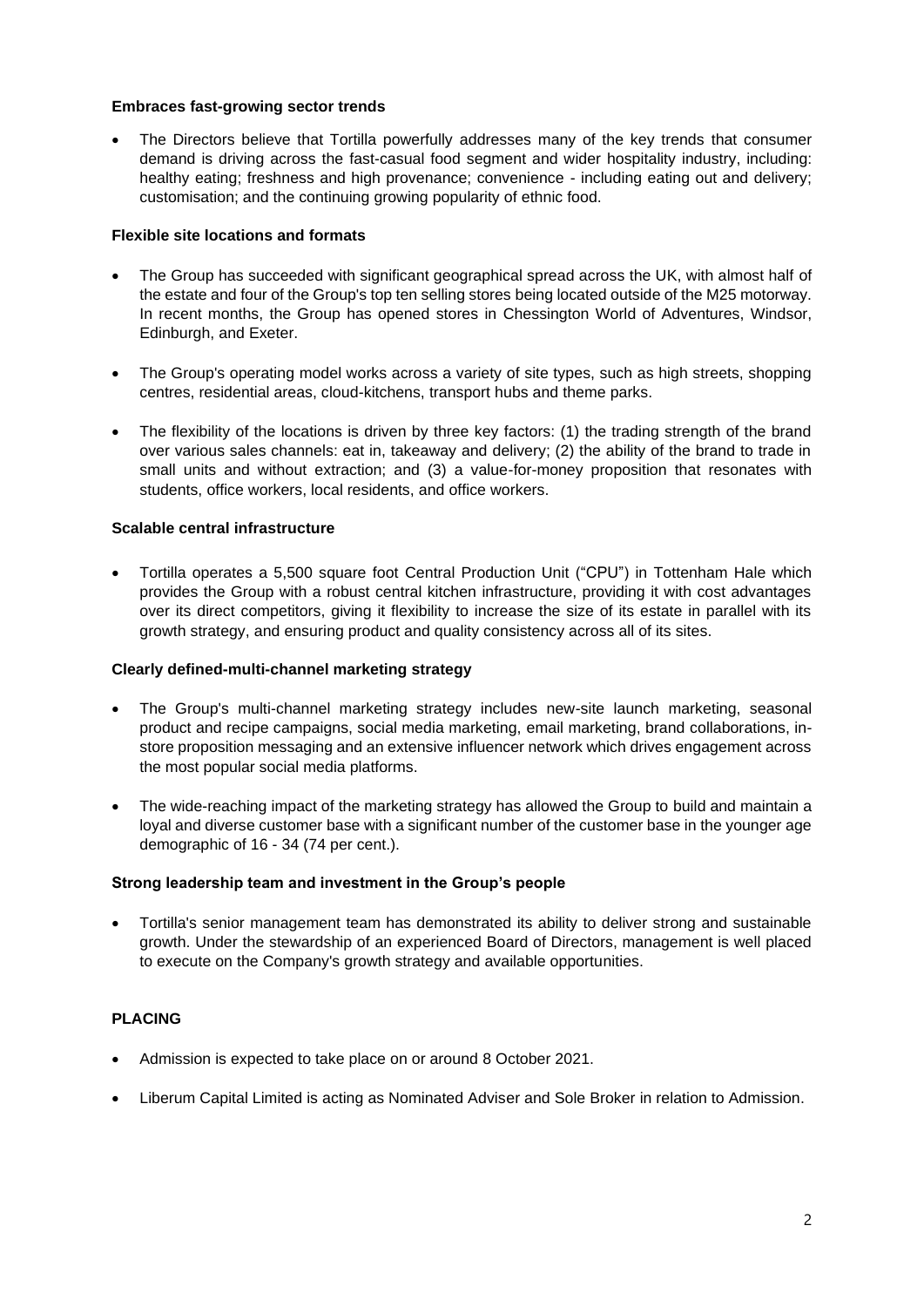# **Richard Morris, Chief Executive Officer of Tortilla, said:**

"We are delighted to announce Tortilla's Intention to Float on AIM, which marks an incredibly exciting milestone in our continued growth journey. Since its launch in 2007, Tortilla has established a long-term track record of strong financial performance driven by considered expansion of the property portfolio and like-for-like growth.

"The business has shown itself to be extraordinarily well positioned throughout the pandemic, as the Tortilla product proposition is well-suited to the growing delivery market and we have proved the brand's flexibility to operate across a range of locations and formats, including smaller sites and cloud kitchens.

"We believe that this IPO unlocks our ability to consolidate on this momentum and enables us capitalise on significant long-term growth opportunities in the post-Covid-19 pandemic landscape."

# **ENQUIRIES**

| <b>Tortilla Mexican Grill PLC</b><br>Emma Woods, Non-Executive Chairwoman<br><b>Richard Morris, CEO</b><br>Andy Naylor, CFO | Via Hudson Sandler                               |
|-----------------------------------------------------------------------------------------------------------------------------|--------------------------------------------------|
| Liberum Capital Limited (Nominated Adviser, Sole Broker)<br>Andrew Godber<br>Edward Thomas                                  | Tel: 020 3100 2222                               |
| <b>Hudson Sandler (Public Relations)</b><br>Alex Brennan / Wendy Baker / Lucy Wollam                                        | Tel: 020 7796 4133<br>Tortilla@hudsonsandler.com |

**For further information**, visit [tortillagroup.co.uk](https://tortillagroup.co.uk/)

- **Images** are available to download [here](https://tortillagroup.co.uk/image-gallery/)
- View the Tortilla **corporate video** at

## **NOTES TO EDITORS**

## **BACKGROUND TO THE COMPANY**

Tortilla is the largest and most successful fast-casual Mexican restaurant group in the UK specialising in the sale of freshly made Californian-inspired Mexican cuisine. The Group has 62 sites worldwide, comprising 50 sites in the UK operated by the Group, two sites franchised to SSP Group in the UK, and 10 franchised sites in the Middle East.

The Group was founded in 2007 by Brandon Stephens, originally from California who, upon his arrival in London in 2003, found it difficult to satisfy his desire for quality burritos and tacos. As a result, Brandon established Tortilla with a mission of offering customers freshly prepared, customisable, and authentic Californian-inspired Mexican food.

The brand is synonymous with an energetic, vibrant culture, and with providing a great value-for-money proposition. It embraces fast-growing sector trends (including eating out, healthy eating, provenance, ethnic cuisine, delivery) across a variety of locations, through a differentiated product offering which is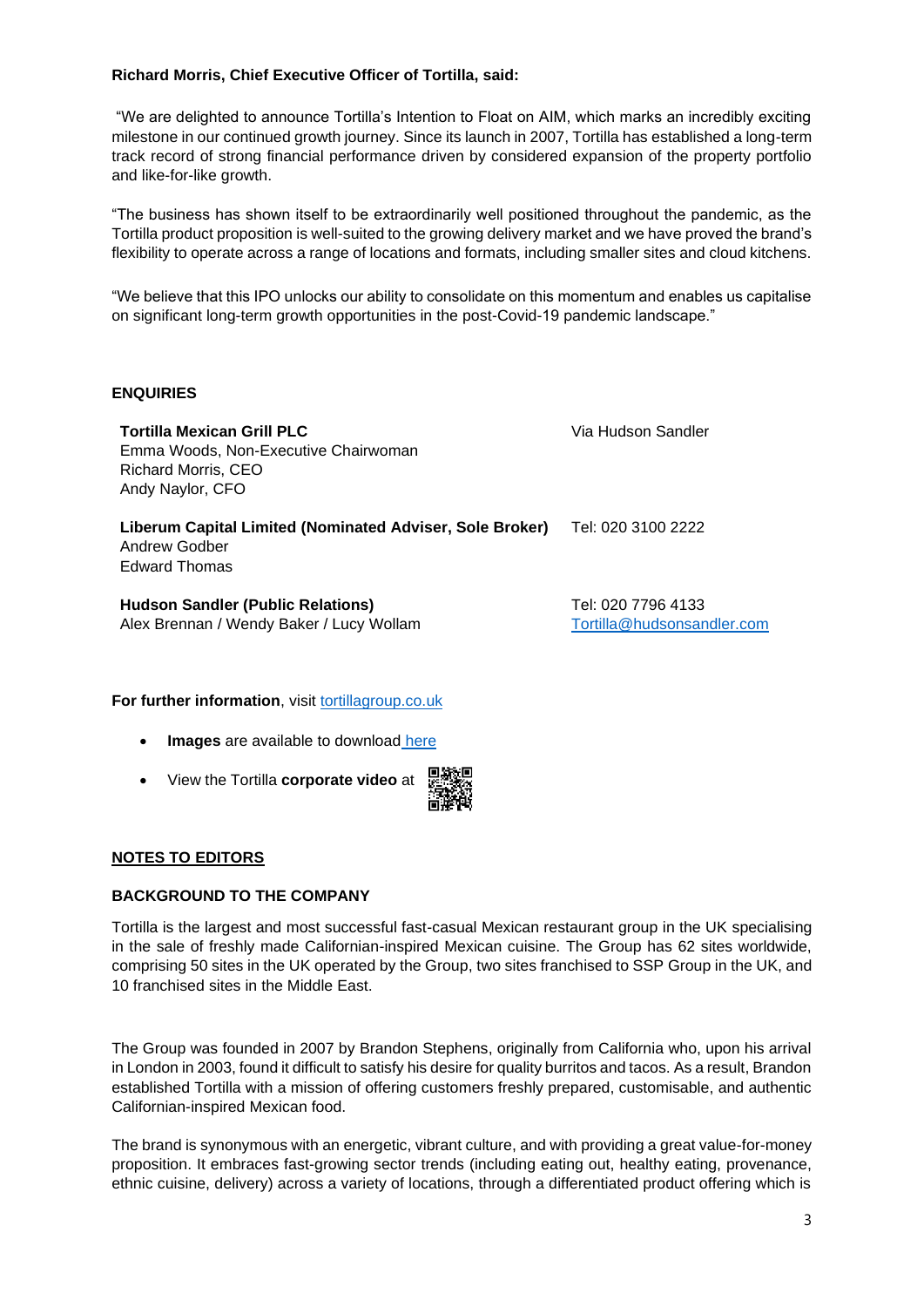popular with a broad customer base, and a clearly defined multi-channel marketing strategy. It benefits from flexible site locations and formats, and a scalable central infrastructure.

The Group has established a track record of strong financial performance driven by consistent expansion of the property portfolio and like-for-like growth.

- From FY2014 to FY2019, the Group opened 20 stores (excluding franchised outlets) and generated 18 per cent. and 12 per cent. sales and EBITDA CAGR respectively. Between September 2017 and February 2020 it outperformed the Coffer Peach Business Tracker, commonly seen as the benchmark index for the UK hospitality sector growth, by an average of 4.9 percentage points per month.
- Since March 2020 and the outbreak of the Covid-19 pandemic, the Group has continued to perform strongly, which the Directors believe is attributable to the Group's flexible business model, a proposition which is well-suited to take-away and delivery, and a range of locations benefitting significantly from the increased work-from-home trends. The Group opened eight stores, and generated 250 per cent. EBITDA growth from FY2019 to LTMJune2021. For the 12 months to June 2021 Tortilla out-performed the Coffer Peach Business Tracker by an average of 46 percentage points.

The Directors believe Admission will enable the Group to raise new equity in order to accelerate its growth strategy, increase brand awareness, and position it strongly for the next stage of its development, which will further underpin its expansion plans, as well as assist in the recruitment and retention of its employees and key personnel. Additionally, Admission will allow the Selling Shareholders to realise part of their investment in the Group.

### **GROWTH STRATEGY**

The Directors believe that the Group is in a strong position to continue its organic growth strategy through the rollout of new sites in addition to franchising opportunities. Cloud-kitchens will also contribute significantly to the growth strategy for the Group, as they provide opportunities to drive increased sales volumes. The Directors believe that the Group is now also at a stage in its growth profile where it is well capitalised, with the requisite operational infrastructure in place to scale.

#### **UK roll-out**

The primary objective of the Group's growth strategy will be to accelerate its UK presence, with the Directors targeting circa 45 new sites in the UK in the next five years.

The Group opened six and four new sites in FY19 and FY20 respectively. The Group has so far opened six new sites in FY21. For FY22, the Group has seven sites that are in the legal documentation stage and a further eight sites at the heads of terms stage.

The Directors believe that, due to the Covid-19 pandemic and the consequent negative impact on the wider hospitality industry and commercial property market, an exceptional opportunity exists for the Group to secure favourable rental rates and incentive packages and that the Group is now strategically well positioned to capitalise on this.

#### **Franchising**

The Group entered into an agreement with SSP Group in 2019 to franchise the Tortilla proposition in transport hubs. The first site with SSP Group opened in London Euston Station in December 2019 followed by the Group's first airport location at Gatwick Airport which opened in September 2021. Additional sites are expected to be rolled-out in due course. With transport hubs becoming an increasingly important channel for operators in the fast-casual industry to access consumers, the Group intends to leverage its easily scalable business model to further expand its franchise model, with the spare capacity in the CPU and established operational infrastructure allowing it to do so within its current growth plans.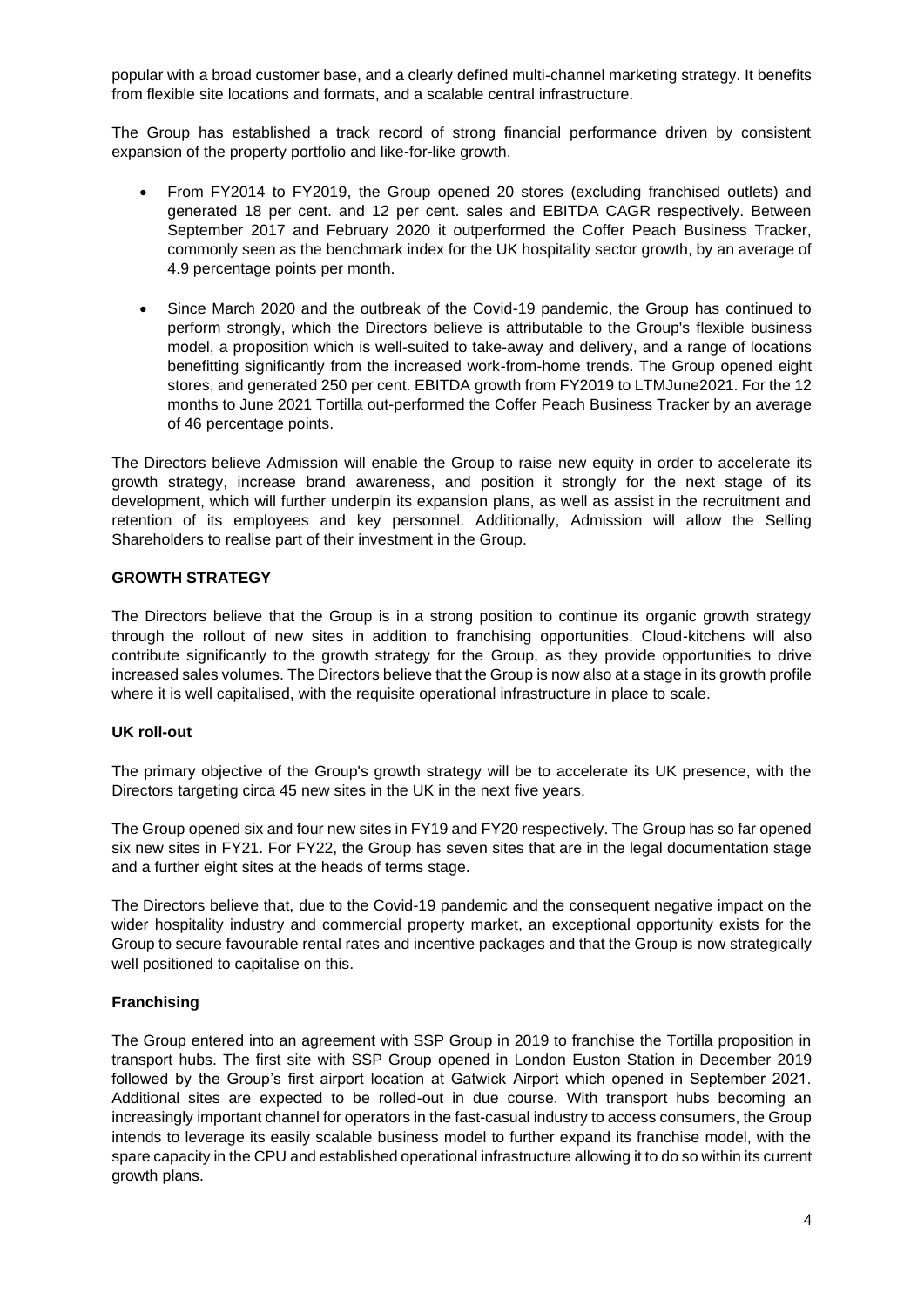## **Cloud-kitchens**

The suitability of burritos and a number of the Group's other product offerings highlight the significant opportunity that exists to expand the Group's delivery proposition. Cloud-kitchens are acknowledged as the most commercially efficient avenue by which to accelerate this process, and the Group has successfully integrated four cloud-kitchens into its existing property portfolio to date. The Directors believe that continuing to increase the number of cloud-kitchens in residential areas across the UK as part of the Group's expansion plans will allow it to align with, and satisfy the growing demand for delivery products in the UK market.

# **Strategic partnerships**

Strategic partnerships with amusement parks, contract caterers, supermarkets, hotels, and cloudkitchen franchisees are also considered by the Group as an attractive opportunity to further expand its presence domestically through multiple avenues. Some of the key strengths of the Group that will drive success in these channels are: (1) being able to operate in small kitchens, without extraction, (2) access to a CPU to produce some of the slow-cooked products which just need regenerating at site and (3) no requirement for high skilled chefs.

### **International**

Tortilla is already the largest fast-casual Mexican chain in the UK and Europe. With the popularity of burritos and tacos growing worldwide with successful chains across Europe, Asia, the Middle East and Australia, there is an opportunity for the Group to establish a broader presence internationally. The Group is exploring the opportunity to expand into Europe in the mid-term.

As at the date of this document, the Group's only international sites are the 10 sites being operated in the Middle East by Eathos Ltd, as franchisees.

#### **New financing facility**

The Group signed a new financing facility with Santander UK plc on 14 September 2021 to replace the Group's prior facilities. Santander has provided financing to Tortilla since 2012 and has remained a supportive partner throughout this period. The new Senior Facility Agreement allows the Group to access up to £10 million of funds via a Revolving Credit Facility for general working purposes and will provide the Group with the balance sheet flexibility to pursue its growth plans. Following Admission, the Group anticipates being in a net positive cash position by the end of 2021 and therefore the facility provides significant undrawn cash headroom.

#### **DIRECTORS**

#### *Emma Woods, Non-executive Chairwoman*

Emma has extensive experience at Board level in multi-site leisure businesses. She is currently a nonexecutive director (Senior Independent Director and the Chair of the Remuneration Committee) for The Gym Group plc and has been on the company's Board since its IPO in 2016. Her hospitality experience includes being the CEO of Wagamama from December 2018 to June 2021, during which time she navigated the acquisition by TRG plc and the Covid-19 pandemic, prior to which she was Wagamama's Chief Growth Officer and before that was Group Marketing Director for Pizza Express. Emma is trained as a global marketer and has previously held Global Marketing Director roles at Merlin Entertainments and Unilever.

Emma attended the University of Oxford where she read Experimental Psychology.

## *Richard Morris, Chief Executive Officer*

Richard became CEO of Tortilla in 2014, bringing with him over 30 years' experience in the food sector.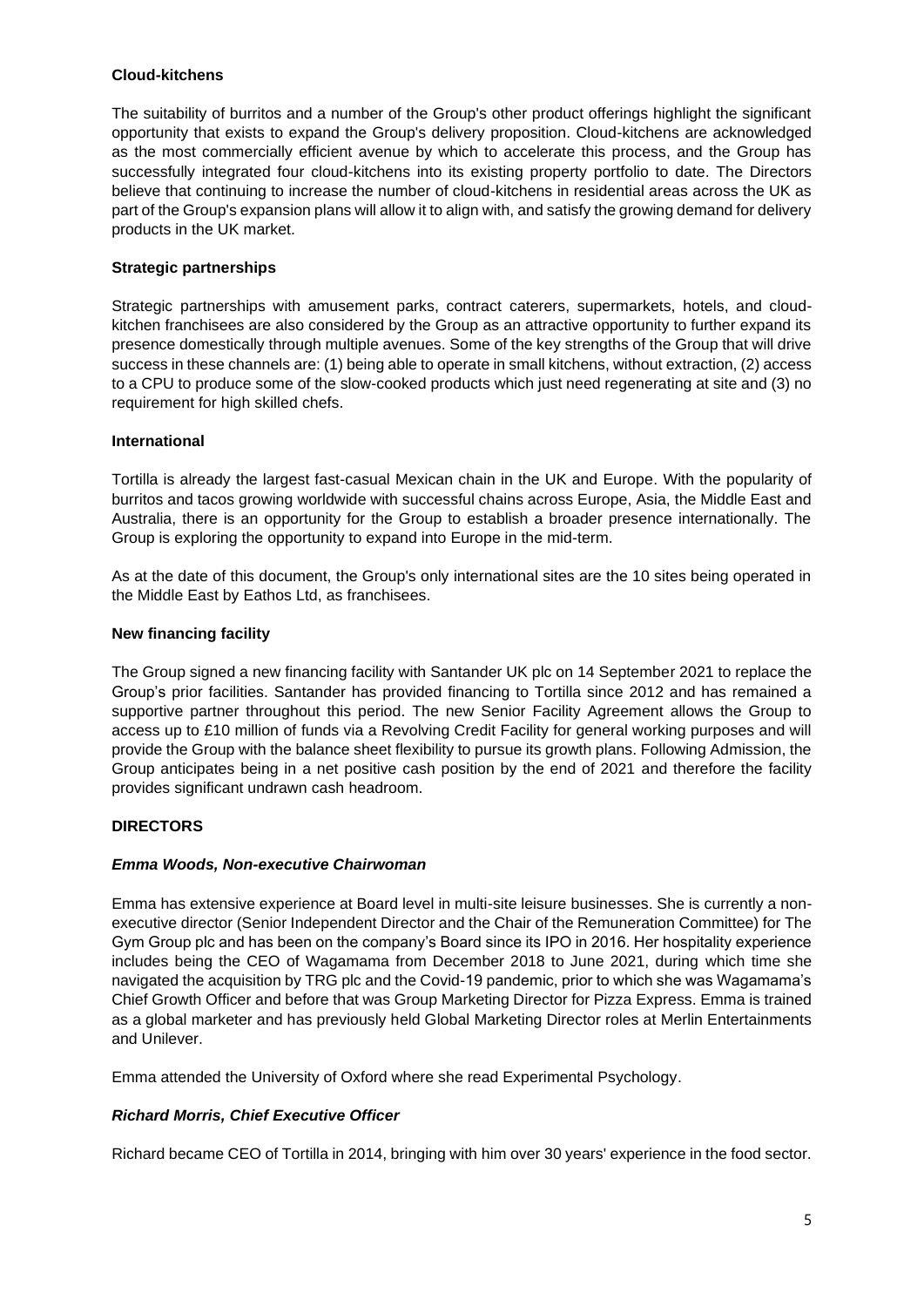After starting his career in the US, Richard's first insight into the UK restaurant industry was with TGI Fridays, where he ran its Covent Garden restaurant before becoming Regional Manager, and then Operations Director. He then moved on to Rainforest Café where he opened locations in London, Manchester and Disneyworld Paris. Richard then left to become part of Loch Fyne Restaurants' original management team as Operations Director in 1999, before which he became Managing Director in 2005. At Loch Fyne, Richard oversaw the company's sale to Greene King.

Richard joined Tortilla from Daylesford Organic, which he had joined in 2011. At Daylesford, Richard oversaw the Company's London operations, including opening their first full service restaurant in 2013 and opening restaurants in Selfridges and in Esher.

## **Andy Naylor,** *Chief Financial Officer*

Andy joined Tortilla in July 2017 as CFO, bringing with him 15 years' experience. Andy joined Tortilla from Gaucho, where he was Head of Finance, a role which included overseeing the sale of the business to Equistone Partners. Andy started his career at Deloitte and holds an ACA qualification.

Alongside his role as CFO, Andy was also appointed as Tortilla's Commercial Director in January 2021. The role focuses on business development, working alongside franchise partners and reviewing Tortilla's many alternative revenue-driving opportunities.

# **Brandon Stephens,** *Founder Non-executive Director*

Brandon founded Tortilla in 2007 and led Tortilla as CEO until 2014. Since then, Brandon has continued to be a Non-Executive Director of Tortilla.

Brandon has also been Founder/CEO of REVL (the UK's largest events marketplace), Chairman of Red's True Barbecue (the largest BBQ chain in the UK), and Interim Director of e-commerce for Arcadia Group. Brandon currently advises TriSpan's Rising Stars fund, a dedicated restaurant private equity program, whilst also acting as a NED for Thunderbird Fried Chicken Ltd and Mamma Roma Group.

Brandon started his career in Silicon Valley where he worked in a range of senior positions at several high-profile technology start-ups, including Webvan and PointCast. He has also worked as a consultant at Accenture and Booz Allen Hamilton. He holds an Electrical Engineering degree from Princeton and an MBA from London Business School.

## **Loeïz Lagadec,** *Non-executive Director*

Loeïz represents the interests of Quilvest Capital Partners, a global alternative investments player with circa. USD6 billion of assets under management, which has been the largest shareholder in Tortilla since 2011. Loeïz is a Partner in Quilvest's direct private equity investment team. He works on the due diligence and monitoring of direct private equity investments in the UK and Europe. Since joining Quilvest in 2006, Loeïz has served on the board of directors of a number of portfolio companies including Sogetrel, EDH, BT Blue, Minafin, and Tortilla. Before joining Quilvest in 2006, Loeïz spent 2 years with the Boston Consulting Group in Paris and Barcelona. Loeïz is a graduate of HEC in Paris (Ecole des Hautes Etudes Commerciales), and was awarded an MBA from Harvard Business School. He also holds a masters in French corporate law.

## **Laurence Keen,** *Non-executive Director*

Laurence is currently CFO of Hollywood Bowl Group plc which he joined in 2014 as Finance Director. Previous to this, Laurence was UK development director for Paddy Power from 2012, before which he held senior retail and finance roles for Debenhams PLC, Pizza Hut (UK) Limited and Tesco PLC.

Laurence has a first-class degree in business, mathematics and statistics from the London School of Economics.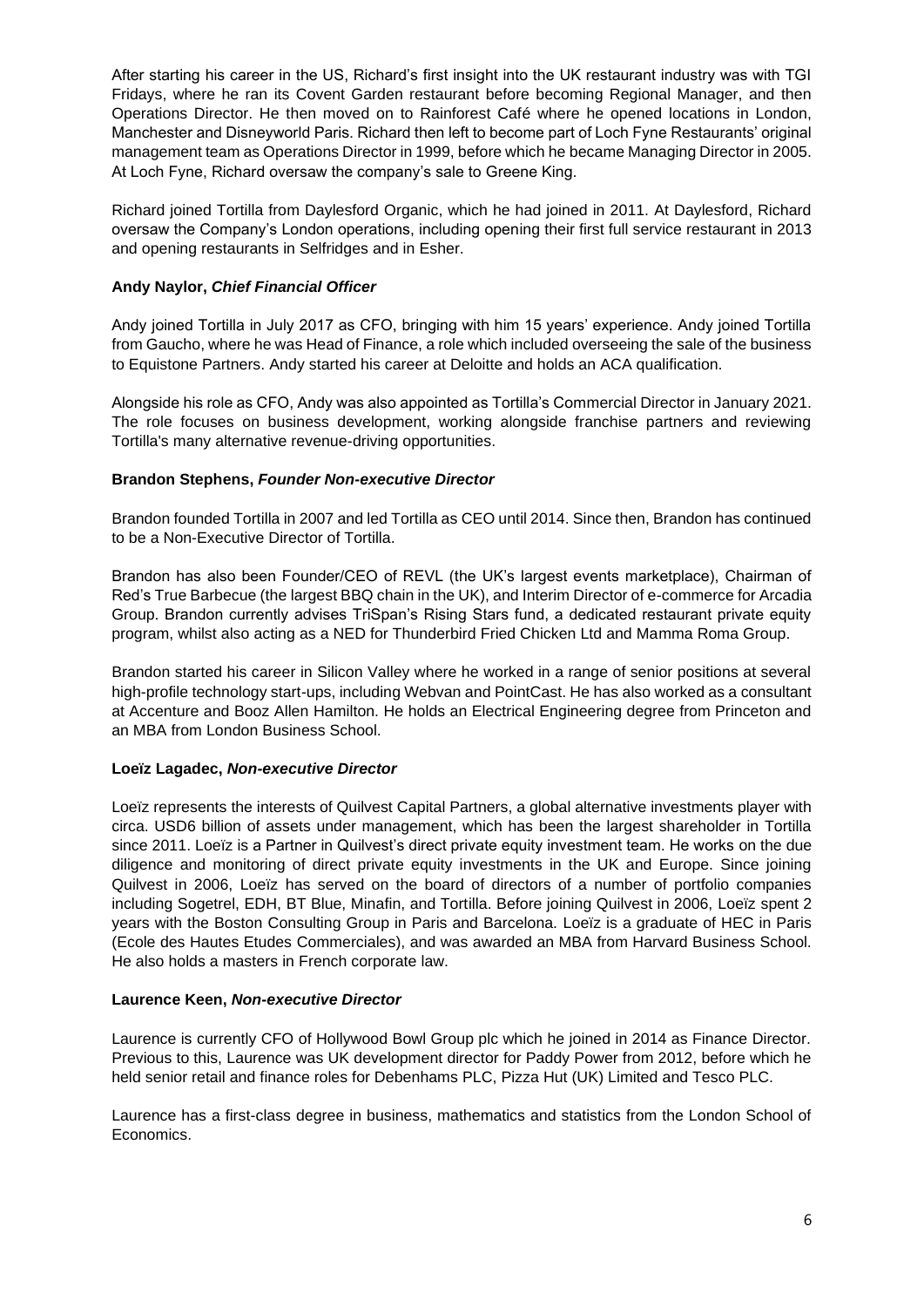### **FORWARD LOOKING STATEMENTS**

All statements other than statements of historical fact included in this Announcement, including, without limitation, those regarding the Group's financial position, business strategy, plans and objectives of management for future operations or statements relating to expectations in relation to shareholder returns, dividends or any statements preceded by, followed by or that include the words "targets", "estimates", "envisages", "believes", "expects", "aims", "intends", "plans", "will", "may", "anticipates", "would", "could" or similar expressions or the negative thereof, are forward looking statements.

Such forward looking statements involve known and unknown risks, uncertainties and other important factors beyond the Group's control that could cause the actual results and performance to be materially different from future results and the performance expressed or implied by such forward looking statements. Such forward looking statements are based on numerous assumptions regarding the Group's present and future business strategies and the environment in which the Group will operate in the future.

These forward looking statements speak only as of the date of this Announcement. The Company expressly disclaims any obligation or undertaking to disseminate any updates or revisions to any forward looking statements contained herein to reflect any change in the Company's expectations with regard thereto, any new information or any change in events, conditions or circumstances on which any such statements are based, unless required to do so by law or any appropriate regulatory authority.

### **IMPORTANT NOTICES:**

This is a financial promotion and is not intended to be investment advice.

The contents of this announcement, which has been prepared by and is the sole responsibility of the Company, have been approved by Liberum solely for the purposes of section 21(2)(b) of the Financial Services and Markets Act 2000.

Neither this announcement nor any copy of it may be taken or transmitted, published or distributed, directly or indirectly, in, into or from any Restricted Jurisdiction or to any persons in any of those jurisdictions or any other jurisdiction where to do so would constitute a violation of the relevant securities laws of such jurisdiction. Any failure to comply with this restriction may constitute a violation of securities laws in the Restricted Jurisdictions.

This announcement does not constitute, or form part of, any offer or invitation to sell or issue, or any solicitation of any offer to purchase or subscribe for any shares or other securities in any Restricted Jurisdiction. The Placing and the distribution of this announcement and other information in connection with the Placing and Admission in certain jurisdictions may be restricted by law and persons into whose possession this announcement, any document or other information referred to herein comes should inform themselves about and observe any such restrictions. Any failure to comply with these restrictions may constitute a violation of the securities laws of any such jurisdiction. Neither this announcement nor any part of it nor the fact of its distribution shall form the basis of or be relied on in connection with or act as an inducement to enter into any contract or commitment whatsoever.

This announcement is directed only at persons whose ordinary activities involve them in acquiring, holding, managing and disposing of investments (as principal or agent) for the purposes of their business and who have professional experience in matters relating to investments and are: (i) if in a member state of the European Economic Area (**"EEA"**), Qualified Investors as defined in article 2(e) of Regulation (EU) 2017/1129 (the "**EU Prospectus Regulation"**); (ii) if in the United Kingdom, are Qualified Investors as defined in article 2(e) of the EU Prospectus Regulation as it forms part of domestic law pursuant to the European Union (Withdrawal) Act 2018 and (a) fall within article 19(5) of the Financial Services and Markets Act 2000 (Financial Promotion) Order 2005, as amended (the **"Order"**) or (b) are persons who fall within article 49(2)(a) to (d) (high net worth companies, unincorporated associations, etc.) of the Order, or (c) to whom it may otherwise be lawfully distributed (all such persons together being referred to as **"Relevant Persons"**).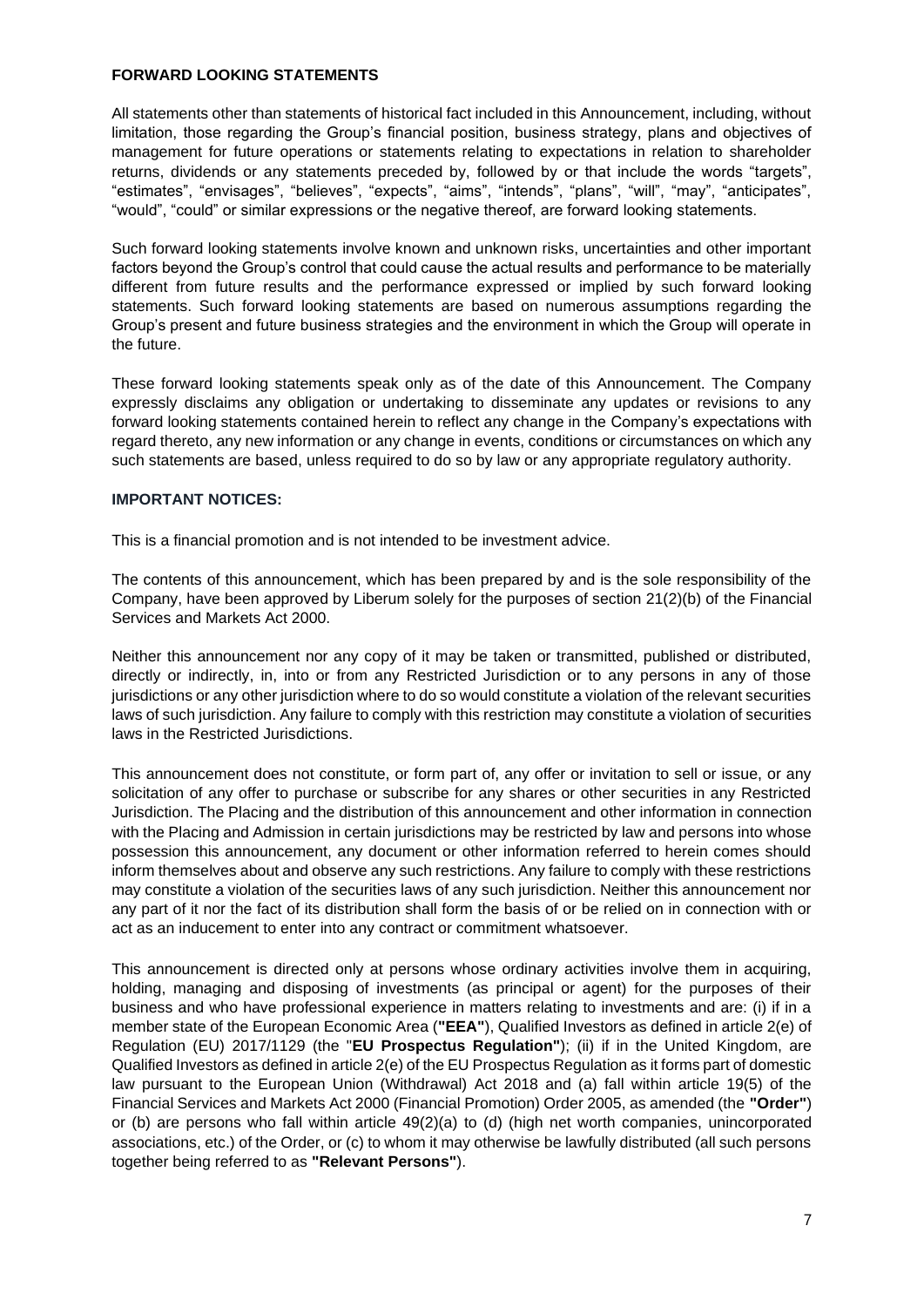This announcement must not be acted on or relied on by persons who are not Relevant Persons. Persons distributing this announcement must satisfy themselves that it is lawful to do so. Any investment or investment activity to which this announcement relates is available only to Relevant Persons and will be engaged in only with Relevant Persons. This announcement does not itself constitute an offer for sale or subscription of any securities in the Company.

The Company's shares have not been and will not be registered under the Securities Act or with any securities regulator of any state of the United States. The Company's shares may not be offered, sold, pledged or otherwise transferred in or into the United States except to persons reasonably believed to be qualified institutional buyers ("**QIBs**") as defined in and in reliance on Rule 144A under the Securities Act or another exemption from the registration requirements of the Securities Act. Prospective investors are hereby notified that the sellers of the Company's shares may be relying on the exemption from the provisions of Section S of the Securities Act provided by Rule 144A. Outside of the United States, the Company's shares are being offered and sold in offshore transactions as defined in and in accordance with Regulation S under the Securities Act.

Any subscription for or purchase of shares in the proposed Placing should be made solely on the basis of the information contained in the final Admission Document to be published by the Company in connection with the Placing and Admission. The information in this announcement is for background purposes only and does not purport to be full or complete. No reliance may or should be placed for any purposes whatsoever on the information contained in this announcement or its accuracy, completeness or fairness. The information in this announcement is subject to change. However, the Company does not undertake to provide the recipient of this announcement with any additional information, or to update this announcement or to correct any inaccuracies, and the distribution of this announcement shall not be deemed to be any form of commitment on the part of the Company to proceed with the Placing or any transaction or arrangement referred to in this announcement. This announcement has not been approved by any competent regulatory authority.

In connection with the Placing, Liberum and any of its affiliates, acting as investors for their own accounts, may subscribe for or purchase the Company's shares and in that capacity may retain, purchase, sell, offer to sell or otherwise deal for their own accounts in such shares and other securities of the Company or related investments in connection with the Placing or otherwise. Accordingly, references in the Admission Document, once published, to the Company's shares being offered, subscribed, acquired, placed or otherwise dealt in should be read as including any offer to, or subscription, acquisition, placing or dealing by Liberum and any of its affiliates acting as investors for their own accounts. In addition, Liberum or its affiliates may enter into financing arrangements and swaps in connection with which it or its affiliates may from time to time acquire, hold or dispose of the Company's shares. Liberum has no intention to disclose the extent of any such investment or transactions otherwise than in accordance with any legal or regulatory obligations to do so.

Liberum, which is a member of the London Stock Exchange, is authorised and regulated by the Financial Conduct Authority in the United Kingdom and is acting as the Company's nominated adviser for the purposes of the AIM Rules for Companies and as sole broker to the Company in connection with the Placing and Admission. Liberum is acting exclusively for the Company and no one else in connection with the Placing and Admission, and Liberum will not be responsible to anyone other than the Company for providing the protections afforded to its clients or for providing advice in relation to the Placing, Admission or any other matters referred to in this announcement.

Neither Liberum, nor any of its subsidiary undertakings, affiliates or any of its directors, officers, employees, advisers, agents or any other person accepts any responsibility or liability whatsoever for, or makes any representation or warranty, express or implied, as to the truth, accuracy, completeness or fairness of the information or opinions contained in this announcement (or whether any information has been omitted from the announcement) or any other information relating to the Company, its subsidiaries or associated companies, whether written, oral or in a visual or electronic form, and howsoever transmitted or made available or for any loss howsoever arising from any use of this announcement or its contents or otherwise arising in connection therewith and any liability therefore is expressly disclaimed. In particular, but without limitation, no representations, warranties or undertakings are given as to the prospects of the Company and nothing in this announcement should be relied upon